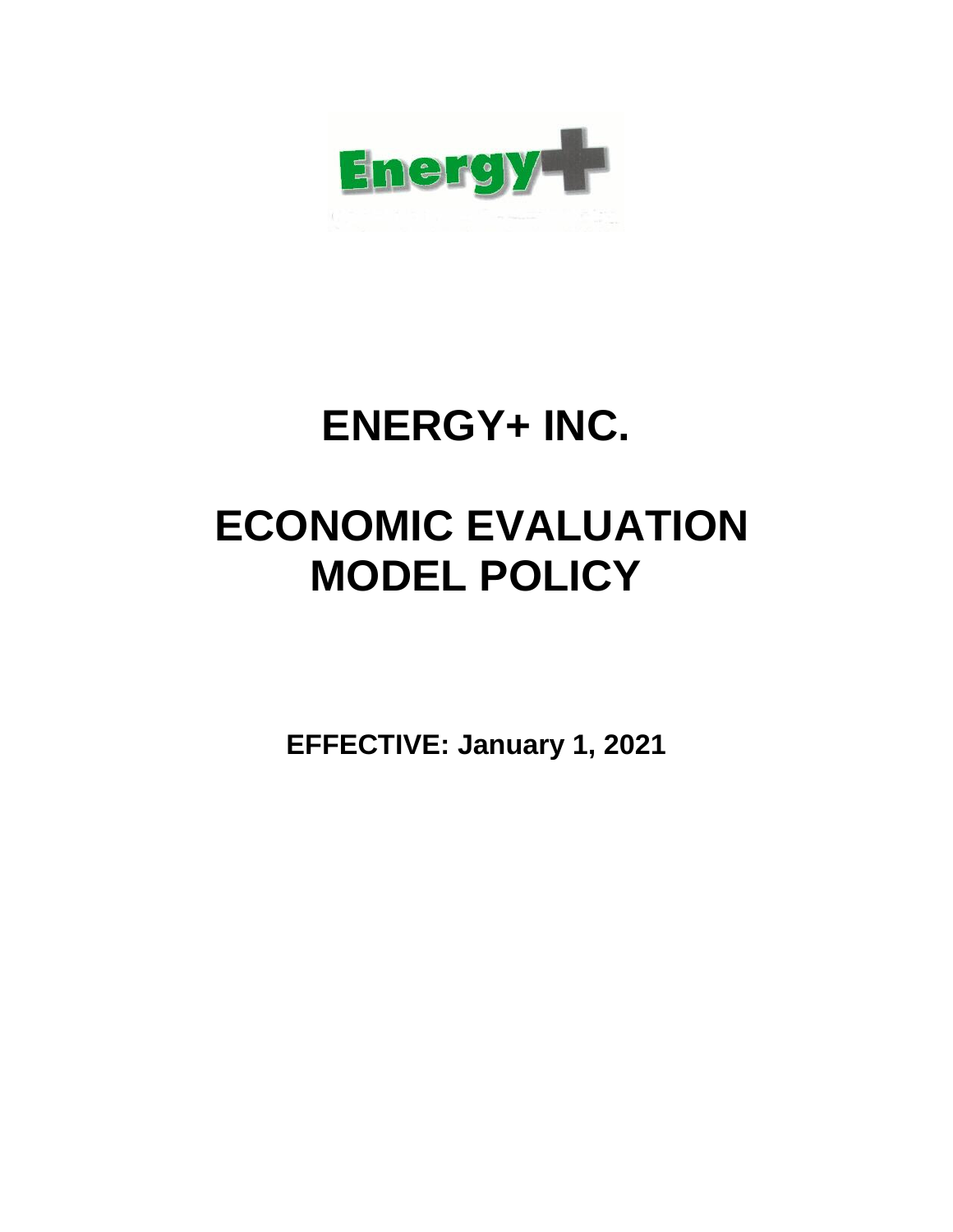# **Energy+ Inc. Economic Evaluation Model Policy**

## **Overview**

The Energy+ Inc. (Energy+) Economic Evaluation Model is used by Energy+ for cases where Energy+ must construct new facilities to its main distribution system or increase the capacity of existing distribution system facilities in order to be able to connect a specific customer or group of customers. The economic evaluation determines if the future revenue from the customer(s) will pay for the capital cost and on-going maintenance costs of the expansion project.

The methodology and assumptions are consistent with the Distribution System Code as published by the Ontario Energy Board (OEB). These provisions do not apply to projects that are the subject of an agreement entered into prior to November 1, 2000.

# **Key Assumptions Used in the Model**

Please refer to Schedule 1 of this policy for numerical information. This schedule is updated each year.

Customer Connection Horizon: A maximum customer connection horizon of five (5) years will be used. Five (5) years will be typical for most evaluations. Only customers connected in the first five years are considered in the evaluation. It is difficult to forecast beyond five years. The OEB would require an explanation if a longer period was used.

Customer Revenue Horizon: A maximum customer revenue horizon of twenty-five (25) years will be used calculated from the in-service date of the new customer(s).

Revenue: Revenue per year is calculated by considering the number of customer connections for fixed monthly charges, the average energy (monthly kWh) for kWh based charges and the average demand (monthly kW) for kW based charges.

Capital Costs: The capital cost of the new facilities or capacity expansion of existing facilities includes those costs (including metering) which connect a specific customer or group of customers.

Expenses: Attributable incremental operating and maintenance expenditures associated with the addition of new customers are included in the economic evaluation along with income, capital and municipal property (where applicable) taxes.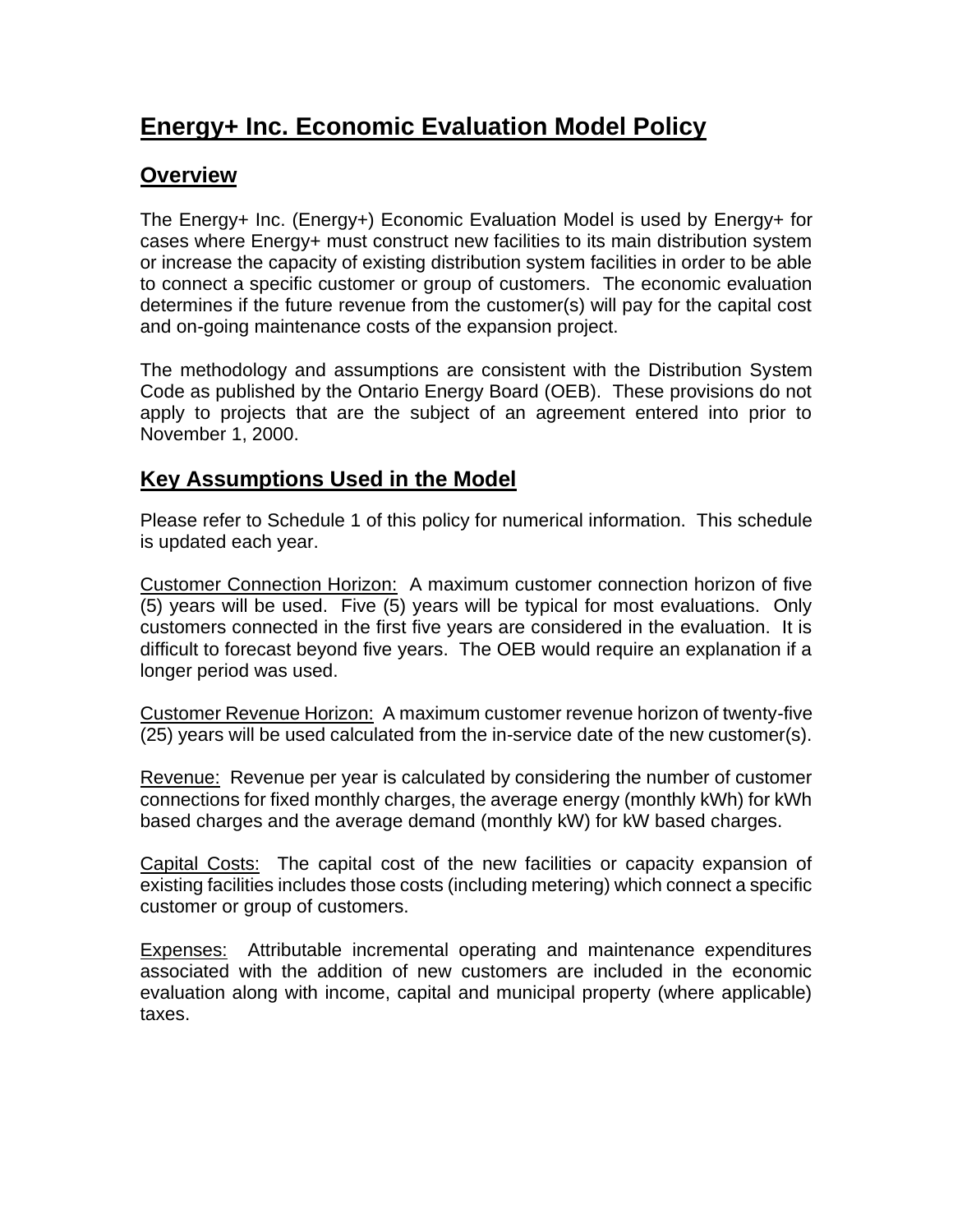### **Result of Economic Evaluation**

The economic evaluation will result in a Net Present Value over the Revenue Horizon period. If the Net Present Value over the Revenue Horizon period, including the effect of taxes, is positive, no capital contribution will be required from the customer. If the Net Present Value over the Revenue Horizon period, including the effect of taxes, is negative, a capital contribution will be required from the customer. Energy+ will require, in most cases, that the customer post security until one year after the customer begins to use electricity for new customers or one year after the upgrade is completed for existing customers.

In certain instances, load guarantees and/or other financial arrangements may be required to ensure that facilities are not constructed that are not used to the extent originally contemplated in the economic evaluation.

#### **Examples**

Each project will be considered on an individual basis. The requirements for a specific project will be outlined in Energy+'s Offer to Connect. The examples given below outline the treatment for a typical project in each category. In every case, the governing rules are Chapter 3, Connections and Expansions, contained in the Distribution System Code published by the Ontario Energy Board.

#### **Residential Subdivisions**

Energy+'s present residential subdivision servicing policies continue. Residential subdivisions will still be developer installed.

This model includes all costs to service a development.

The economic model takes all costs and revenues into account and produces an amount that Energy+ can invest in the project as shown in Schedule 1. Energy+ has evaluated a number of previous residential subdivision projects using the economic model. The actual servicing cost per lot is not critical to the results. Effectively, the economic model tells Energy+ how much it can contribute for a given revenue stream. A typical servicing cost for work internal to the project is also shown in Schedule 1.

The Residential Rebate Amount shown in Schedule 1 will be used for all residential services subject to a subdivision servicing agreement signed with Cambridge and North Dumfries Hydro Inc. (CND Hydro) or Energy+ Inc. dated November 1, 2000 or later that are energized during the period for which Schedule 1 is applicable. Rebate amounts for residential subdivisions serviced with the former Brant County Power will be individually calculated. The rebate is payable to the developer identified in the subdivision agreement once an electrical service is energized. Applicable rebates are paid at four month intervals. A rebate amount will be set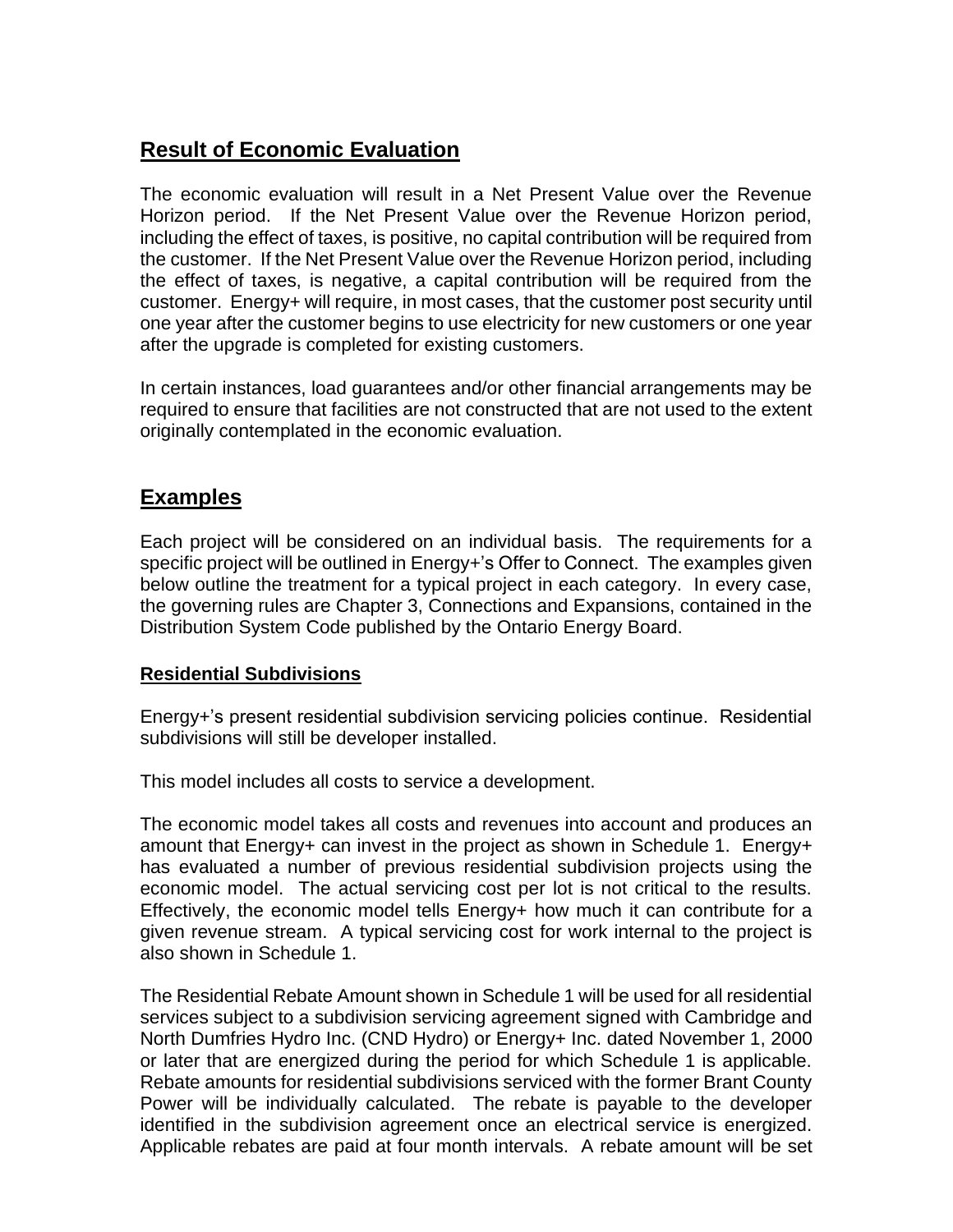on a yearly basis. The timing and/or the amount of any rebate may also be affected by any load guarantees or other financial arrangements outlined in Energy+'s Offer to Connect.

#### **Industrial Subdivisions**

The developer of an industrial subdivision will pay the full initial costs of providing electrical services to the subdivision. In certain instances, external costs may also be applicable. This is in order to ensure that Energy+ does not take the risk of servicing industrial subdivisions for which the timing and type of eventual load customers is unknown. Energy+ will apply the economic evaluation model to each new load customer in the industrial subdivision one year after the customer begins to use electricity to determine if a rebate is applicable. The initial costs of providing electrical services to the subdivision will be included on a per hectare basis along with other costs to service the customer (ie. padmount or pole mount transformer) when the economic evaluation is completed for the customer. For instance, if the customer's lot is 1 hectare in a 25 hectare (serviced lot area) subdivision, a capital amount of 1/25<sup>th</sup> of the initial costs of providing electrical services to the subdivision will be included along with other items in the economic calculation for the customer. If the net present value is still positive, the developer will be entitled to a rebate on a per hectare basis (1/25<sup>th</sup> of cost in this example). This rebate, if applicable, will be rebated one year after the customer begins to use electricity. The timing and/or the amount of any rebate may also be affected by any load guarantees or other financial arrangements outlined in Energy+'s Offer to Connect.

#### **Three Phase Padmount Transformers**

The economic evaluation formula will be applied for each three phase padmount transformer installation. In certain instances, external costs may also be applicable. A deposit will be required for three phase padmount transformer installations before Energy+ will order the transformer(s). The typical deposit amounts for three phase padmount transformers are listed in Schedule 1. Specific amounts will be outlined in Energy+'s Offer to Connect. No HST will be collected on the deposit and interest is paid on the amount under the terms and conditions set forth in Schedule 1.

Energy+ will apply the economic evaluation model one year after the customer begins to use electricity for new customers or one year after the upgrade is completed for existing customers to determine if a rebate is applicable. Any rebates will be issued to the person who made the initial payment. The timing and/or the amount of any rebate may also be affected by any load guarantees or other financial arrangements outlined in Energy+'s Offer to Connect.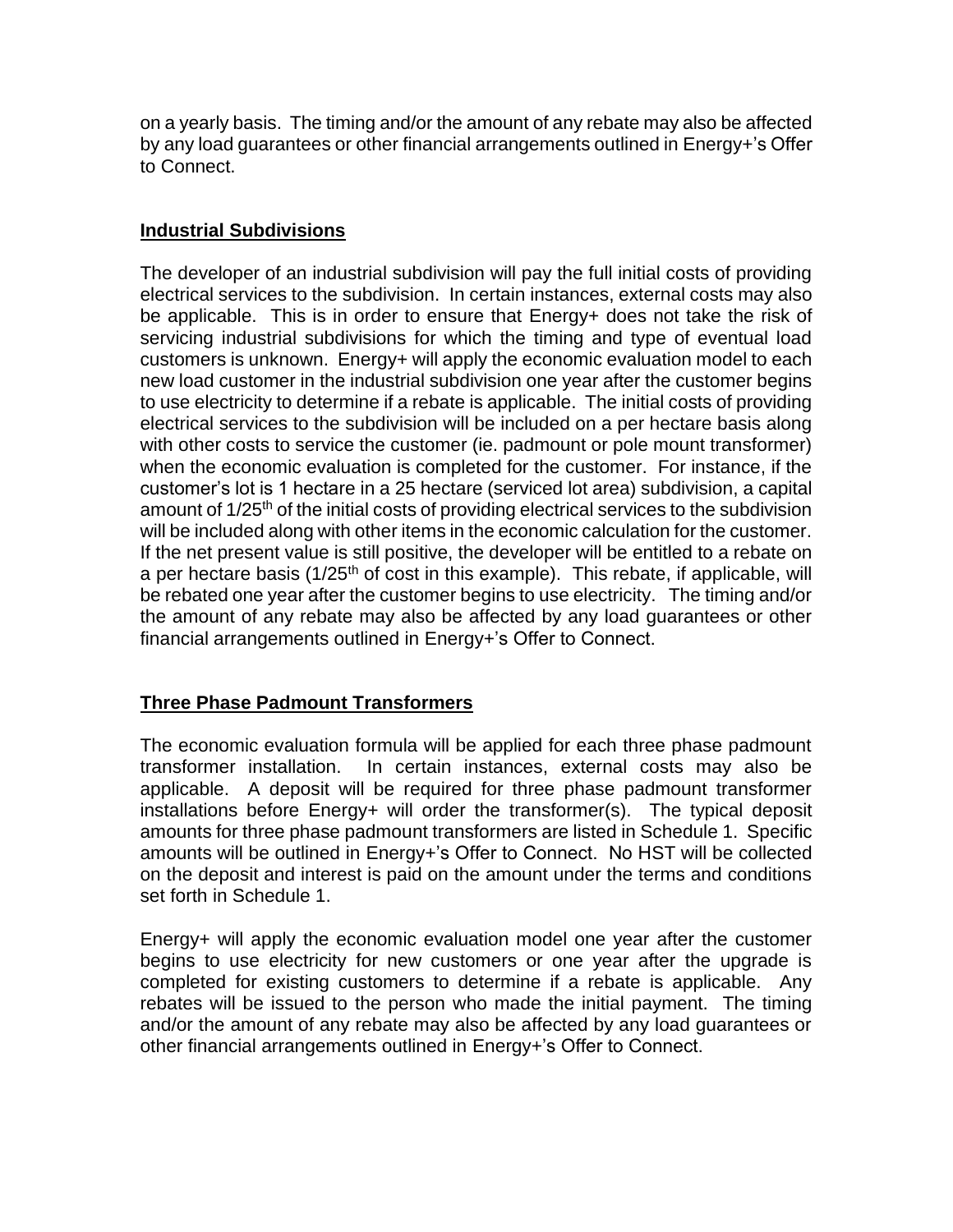#### **Pole Mount Transformer Installations**

The economic evaluation formula will be applied for each pole mount transformer installation. In certain instances, external costs may also be applicable. A deposit will be required for pole mount transformer installations before Energy+ will order the transformer(s). The typical deposit amount for three phase pole mount transformer banks is listed in Schedule 1. Specific amounts will be outlined in Energy+'s Offer to Connect. No HST will be collected on the deposit and interest is paid on the amount under the terms and conditions set forth in Schedule 1.

Energy+ will apply the economic evaluation model one year after the customer begins to use electricity for new customers or one year after the upgrade is completed for existing customers to determine if a rebate is applicable. Any rebates will be issued to the person who made the initial payment. The timing and/or the amount of any rebate may also be affected by any load guarantees or other financial arrangements outlined in Energy+'s Offer to Connect.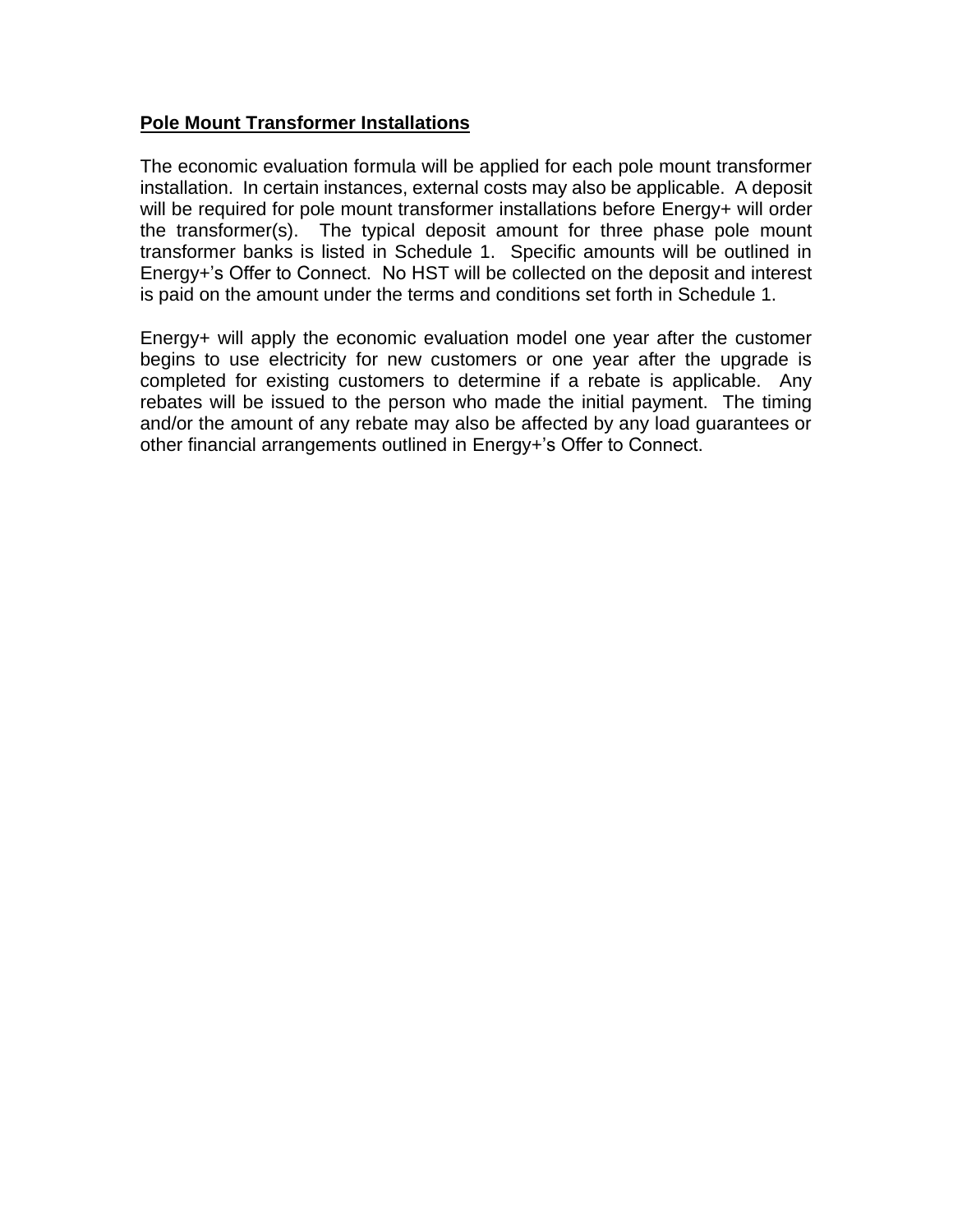### SCHEDULE 1 – Energy+ Economic Evaluation Model Policy

(Effective Period Covering January 1, 2021 to December 31, 2021)

|                                       | Effective<br>January 1, 2021 |                |          | Estimated<br>Year 2022 thru<br>2045 |  |
|---------------------------------------|------------------------------|----------------|----------|-------------------------------------|--|
| <b>Distribution Rates</b>             |                              |                |          |                                     |  |
| <b>Monthly Fixed Charge</b>           |                              |                |          |                                     |  |
| <b>Customer Class:</b>                |                              |                |          |                                     |  |
| Residential                           | \$                           | 28.87          | \$       | 28.87                               |  |
| General Service < 50kW                | \$                           | 15.55          | \$       | 15.55                               |  |
| General Service 50kW to 999kW         | \$                           | 106.37         | \$<br>\$ | 106.37                              |  |
| General Service 1,000kW to 5,000kW    | \$                           | 898.45         |          | 898.45                              |  |
| Large User > 5,000kW                  | \$                           | 9329.54        | \$       | 9329.54                             |  |
| Monthly Variable Charge per kWh       |                              |                |          |                                     |  |
| <b>Customer Class:</b>                |                              |                |          |                                     |  |
| Residential                           |                              | not applicable |          | not applicable                      |  |
| General Service < 50kW                | \$                           | 0.0166         | \$       | 0.0166                              |  |
| General Service 50kW to 999kW         |                              | not applicable |          | not applicable                      |  |
| General Service 1,000kW to 5,000kW    |                              | not applicable |          | not applicable                      |  |
| Large User > 5,000kW                  |                              | not applicable |          | not applicable                      |  |
| <b>Monthly Variable Charge per kW</b> |                              |                |          |                                     |  |
| <b>Customer Class:</b>                |                              |                |          |                                     |  |
| Residential                           |                              | not applicable |          | not applicable                      |  |
| General Service < 50kW                |                              | not applicable |          | not applicable                      |  |
| General Service 50kW to 999kW         | \$                           | 3.9334         | \$       | 3.9334                              |  |
| General Service 1,000kW to 5,000kW    | \$                           | 3.9642         | \$       | 3.9642                              |  |
| Large User $> 5,000kW$                | \$                           | 1.7331         | \$       | 1.7331                              |  |

**NOTE:** \$0.60 per kW will be deducted in cases where the transformer is owned by the customer except for the Large User class where it is already reflected in the rate shown.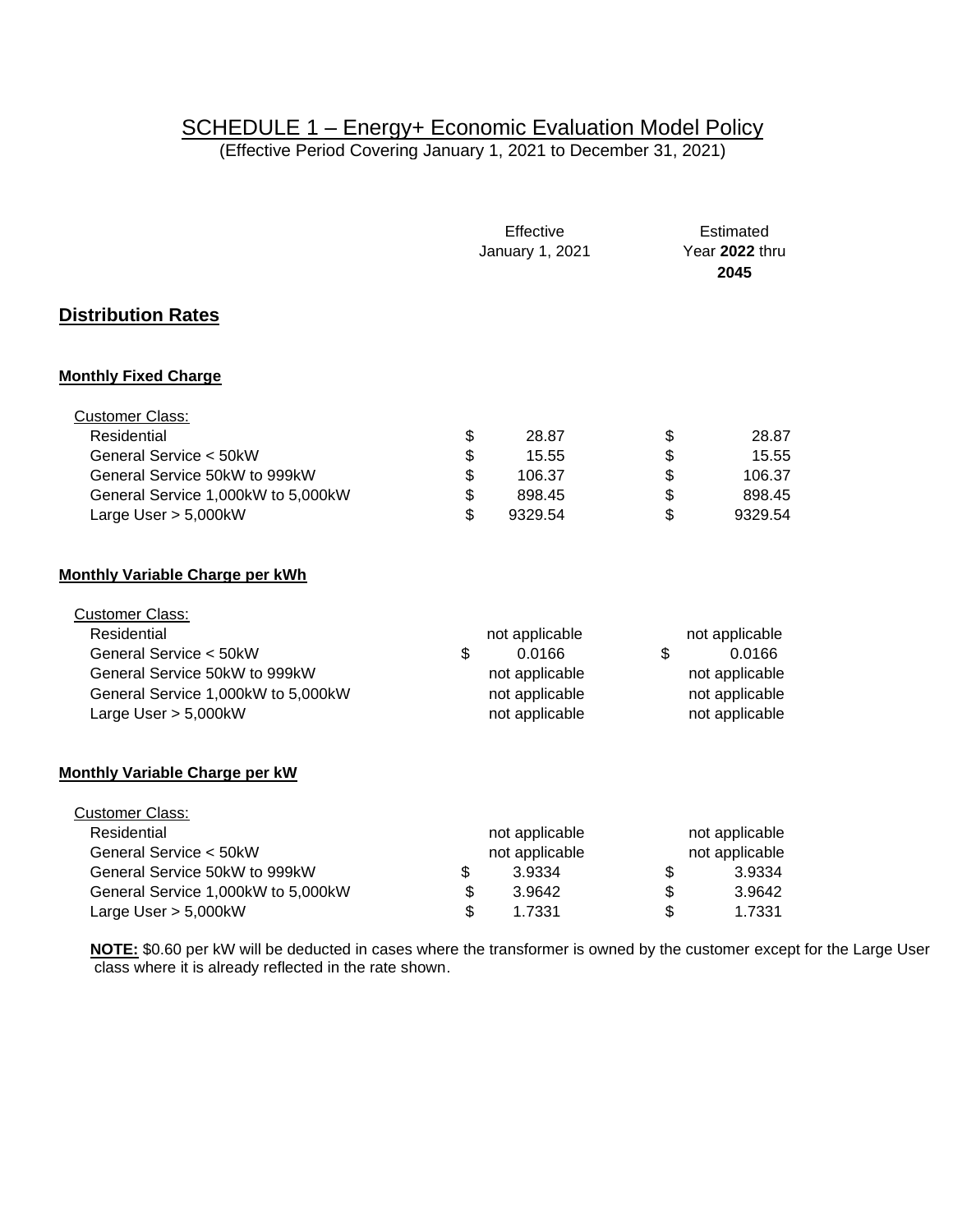#### **Consumption Assumptions**

| <b>Residential Customers:</b> | Not applicable. Distribution charges for<br>Residential customers are fully fixed starting in<br>2020. |
|-------------------------------|--------------------------------------------------------------------------------------------------------|
| All Other Customers:          | Will be evaluated on an individual basis                                                               |

#### **Financial Assumptions**

| $4.264\%$ (1) |     |
|---------------|-----|
| 8.980%        | (1) |
| 60/40         | (1) |
| 26.500%       | (1) |
|               |     |
|               |     |
| 8.000%        |     |
|               |     |

(1) COS Application rates (Ontario Energy Board) Regulated; Subject to periodic change.

#### **Operating, Maintenance and Admin Expenditures (Annual Amounts)**

| <b>Residential Customer:</b> | S. | 132.36                                                       |    |                                  |  |
|------------------------------|----|--------------------------------------------------------------|----|----------------------------------|--|
| All Other Customers:         |    | $\begin{array}{cc} \text{I} & \text{\$} & 32.76 \end{array}$ | X. | Estimated Peak) + $$164.76$ ] /2 |  |

**These figures are based on 2019 OEB Approved amounts.**

#### **Capital Cost**

Residential Customers: \$4,000.00 per unit for work internal to the development.

All Other Customers: Internal and external costs will be evaluated on an individual basis. The capital cost may be based on either an estimate or actual costs depending on the nature of the project. Energy+'s Offer to Connect will indicate applicable costs.

#### **Residential Rebate Amount**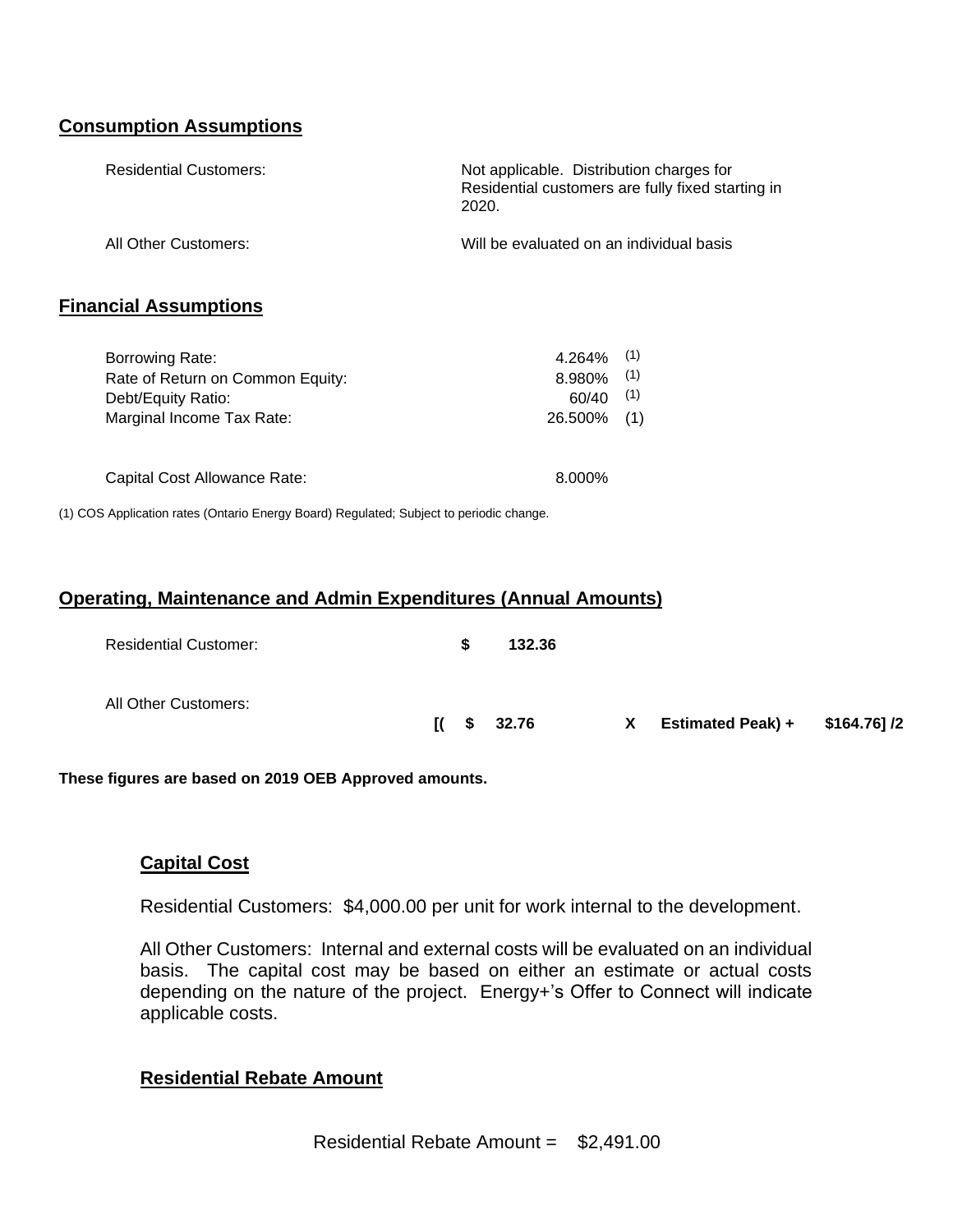Note: This standard rebate amount applies to all residential services signed with CND Hydro or Energy+ Inc. subject to a subdivision servicing agreement dated November 1, 2000 or later that are energized between January 1, 2021 and December 31, 2021. Rebate amounts for residential subdivisions serviced with the former Brant County Power will be individually calculated. Rebate is payable once electrical service to the home is energized. Applicable rebates are paid at four month intervals. The rebate amount will be updated each year.

#### **Typical Deposit Amount for Three Phase Pole Mount Transformer Bank**

\$18,834

#### **Typical Deposit Amounts for Three Phase Padmount Transformers**

| 150kVA:  | \$13,000 |
|----------|----------|
| 300kVA:  | \$15,600 |
| 500kVA:  | \$19,000 |
| 750kVA:  | \$24,700 |
| 1000kVA: | \$27,800 |
| 1500kVA: | \$34,050 |
| 2000kVA: | \$42,600 |
| 3000kVA: | \$60,000 |

#### HST

HST is not applicable at the time of the initial deposit.

If a capital contribution is required, it will be subject to HST. The amount of capital contribution plus HST required will be deducted from the initial deposit. A subsequent invoice may be issued at that time to collect any outstanding HST. Any rebate issued to a customer is consideration for a taxable supply. HST will be calculated and paid on the rebate only if the customer is registered for HST and provides a valid HST registration number.

Interest is paid on the refunded amount under the terms and conditions listed below.

#### **Deposit Policy**

#### **Cheque**

(a) Interest will accrue from the date of receipt of the deposit, and will be calculated for whole months to the date of the final billing or the refund of the deposit.